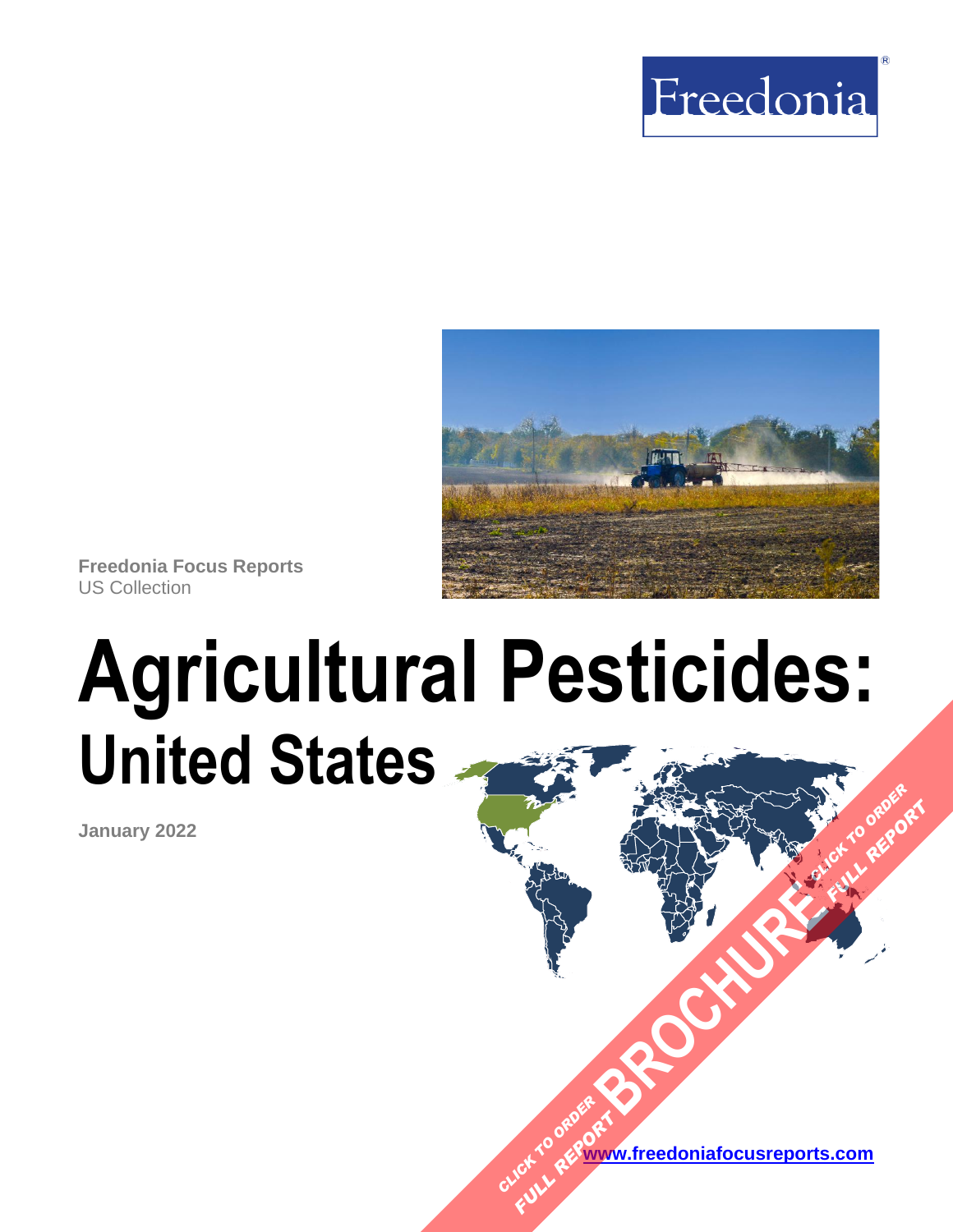# **Table of Contents**

|  | 1. Highlights                                             | 3              |
|--|-----------------------------------------------------------|----------------|
|  | 2. Market Environment                                     | 4              |
|  | <b>Historical Trends</b>                                  | 4              |
|  | Key Economic Indicators                                   | 6              |
|  | Impact of COVID-19 on the Agricultural Pesticide Industry | $\overline{7}$ |
|  | <b>Sustainability Initiatives</b>                         | 8              |
|  | North America Regional Outlook                            | 10             |
|  | 3. Segmentation & Forecasts                               | 11             |
|  | Products                                                  | 11             |
|  | Herbicides                                                | 12             |
|  | Insecticides                                              | 13             |
|  | Fungicides                                                | 14             |
|  | <b>Other Pesticides</b>                                   | 14             |
|  | 4. Industry Structure                                     | 16             |
|  | <b>Industry Characteristics</b>                           | 16             |
|  | <b>Market Leaders</b>                                     | 17             |
|  | <b>BASF</b>                                               | 17             |
|  | Bayer                                                     | 18             |
|  | ChemChina                                                 | 18             |
|  | 5. About This Report                                      | 20             |
|  | Scope                                                     | 20             |
|  | Sources                                                   | 20             |
|  | <b>Industry Codes</b>                                     | 21             |
|  | Freedonia Methodology                                     | 21             |
|  | Resources                                                 | 23             |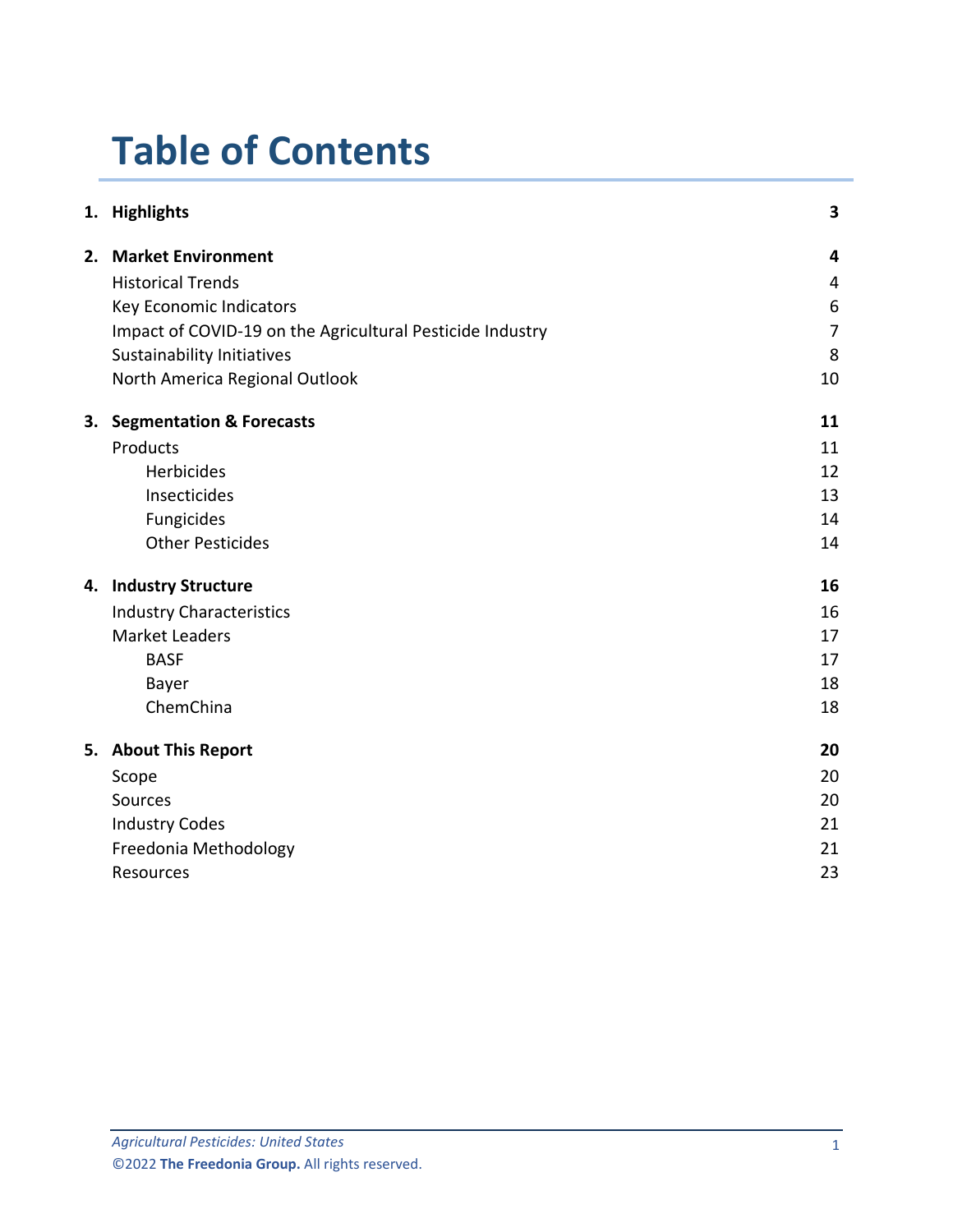# **List of Tables & Figures**

| Figure 1   Key Trends in US Agricultural Pesticide Demand, 2020 - 2025         | 3  |
|--------------------------------------------------------------------------------|----|
| Figure 2   US Agricultural Pesticide Demand Trends, 2010 - 2020                | 5. |
| Table 1   Key Indicators for US Agricultural Pesticide Demand, 2010 - 2025     | 6. |
| Figure 3   North America Agricultural Pesticide Demand by Country, 2020 (%)    | 10 |
| Figure 4   US Agricultural Pesticide Demand by Product, 2010 - 2025 (US\$ bil) | 11 |
| Table 2   US Agricultural Pesticide Demand by Product, 2010 - 2025 (US\$ mil)  | 11 |
| Figure 5   US Agricultural Pesticide Demand by Product, 2010 - 2025 (%)        | 15 |
| Table 3   Selected Suppliers to the US Agricultural Pesticide Market           | 17 |
| Table 4   NAICS & SIC Codes Related to Agricultural Pesticides                 | 21 |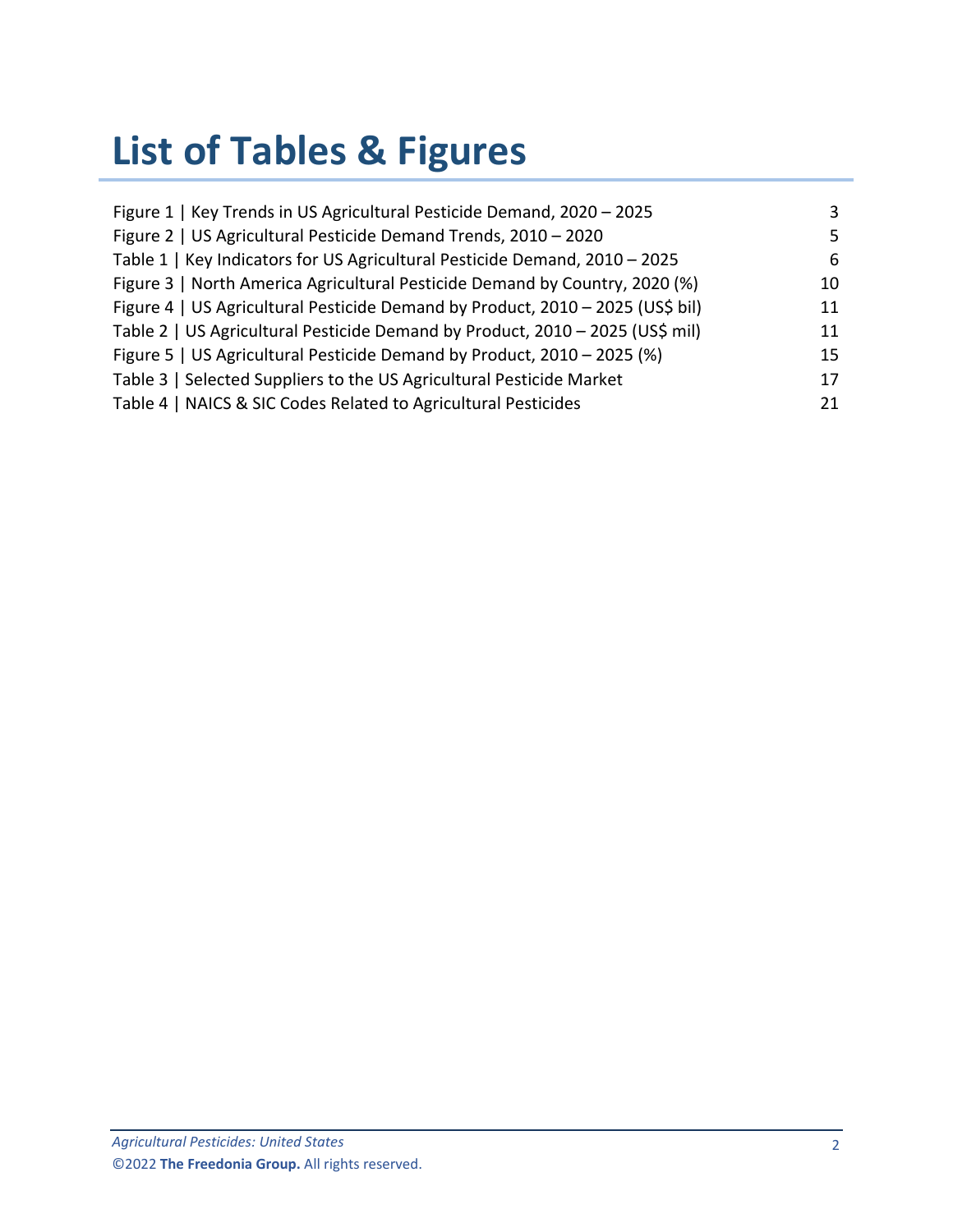## <span id="page-3-0"></span>**5. About This Report**

## <span id="page-3-1"></span>**Scope**

This report forecasts to 2025 US agricultural pesticides demand in nominal US dollars at the manufacturer level. Total demand is segmented by product in terms of:

- herbicides
- insecticides
- fungicides
- other pesticides such as fumigants, defoliants, and rodenticides

To illustrate historical trends, total demand is provided in annual series from 2010 to 2020; the various segments are reported at five-year intervals for 2010, 2015, and 2020.

Also included in the scope of this report are repellants, which instead of killing pests, are designed to repel or discourage their presence. Excluded from coverage in this report are:

- bulk commodities such as copper, sulfur, and petroleum oils
- wood preservatives
- disinfectants and antimicrobials which are often regulated as pesticides
- commercial (including floriculture) and consumer (including home edible gardening)

Unless otherwise specified, data are for formulated pesticide products (i.e., the first level of formulation after the production of technical-grade pesticide active ingredients).

Key macroeconomic indicators are also provided with quantified trends. Other various topics, including profiles of pertinent leading companies, are covered in this report. A full outline of report items by page is available in the Table of Contents.

## <span id="page-3-2"></span>**Sources**

*Agricultural Pesticides: United States* (FF35080) is based on *[Global Agricultural Pesticides,](http://www.freedoniagroup.com/DocumentDetails.aspx?ReferrerId=FL-FOCUS&studyid=4243)* a comprehensive industry study published by The Freedonia Group. Reported findings represent the synthesis and analysis of data from various primary, secondary, macroeconomic, and demographic sources, such as:

- firms participating in the industry, and their suppliers and customers
- government/public agencies
- intergovernmental and nongovernmental organizations
- trade associations and their publications
- the business and trade press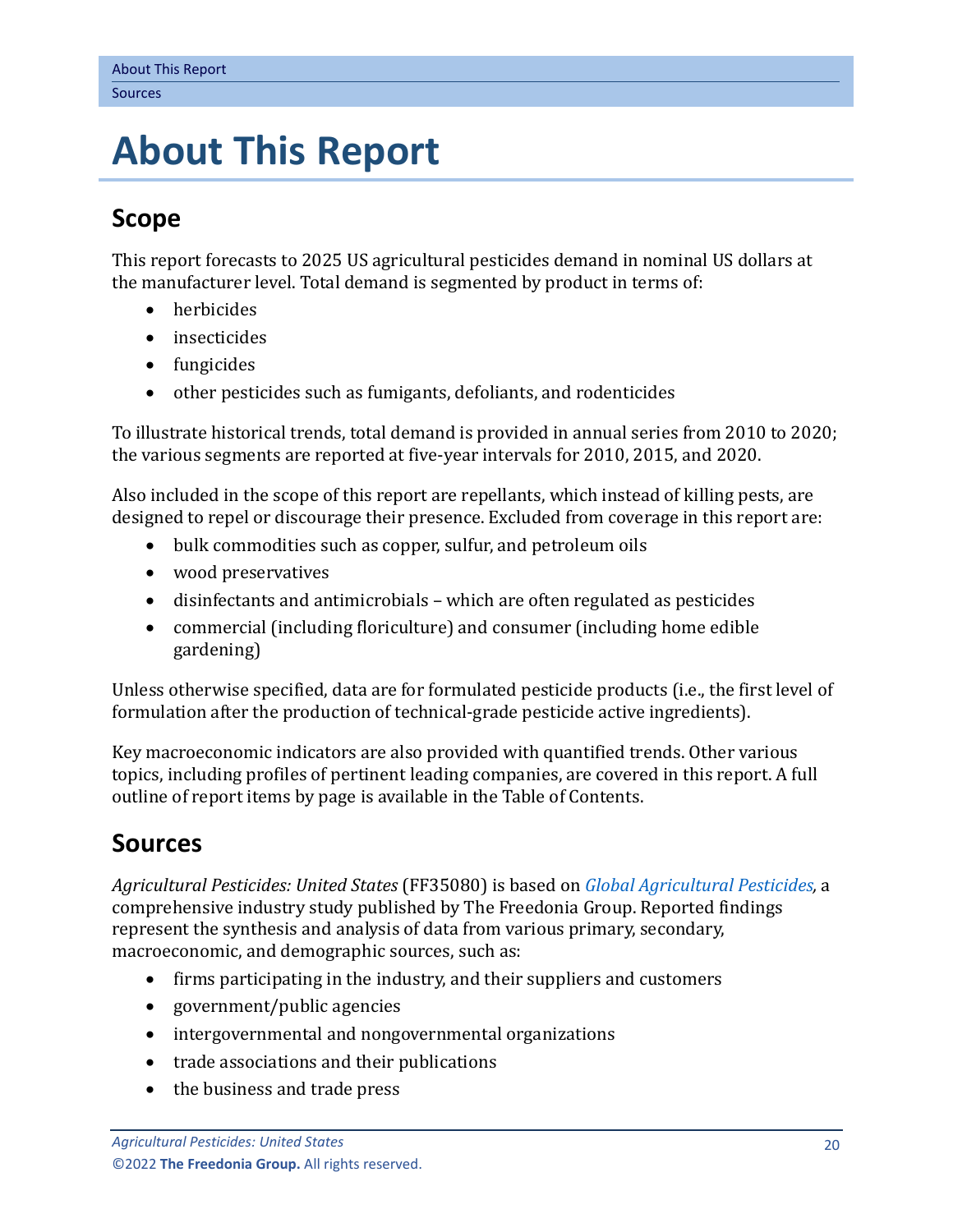- indicator forecasts by The Freedonia Group
- the findings of other reports and studies by The Freedonia Group

Specific sources and additional resources are listed in the Resources section of this publication for reference and to facilitate further research.

## <span id="page-4-0"></span>**Industry Codes**

<span id="page-4-2"></span>

| Table 4   NAICS & SIC Codes Related to Agricultural Pesticides    |                                                            |                                                         |                                            |  |  |  |  |
|-------------------------------------------------------------------|------------------------------------------------------------|---------------------------------------------------------|--------------------------------------------|--|--|--|--|
| NAICS/SCIAN 2017<br>North American Industry Classification System |                                                            | <b>SIC</b><br><b>Standard Industrial Classification</b> |                                            |  |  |  |  |
| 325320                                                            | Pesticide and other agricultural chemical<br>manufacturing | 2879                                                    | Pesticides and agricultural chemicals, NEC |  |  |  |  |

Source: US Census Bureau

## <span id="page-4-1"></span>**Freedonia Methodology**

The Freedonia Group, a subsidiary of MarketResearch.com, has been in business for more than 30 years and in that time has developed a comprehensive approach to data analysis that takes into account the variety of industries covered and the evolving needs of our customers.

Every industry presents different challenges in market sizing and forecasting, and this requires flexibility in methodology and approach. Freedonia methodology integrates a variety of quantitative and qualitative techniques to present the best overall picture of a market's current position as well as its future outlook: When published data are available, we make sure they are correct and representative of reality. We understand that published data often have flaws either in scope or quality, and adjustments are made accordingly. Where no data are available, we use various methodologies to develop market sizing (both top-down and bottom-up) and then triangulate those results to come up with the most accurate data series possible. Regardless of approach, we also talk to industry participants to verify both historical perspective and future growth opportunities.

Methods used in the preparation of Freedonia market research include, but are not limited to, the following activities: comprehensive data mining and evaluation, primary research, consensus forecasting and analysis, ratio analysis using key indicators, regression analysis, end use growth indices and intensity factors, purchase power parity adjustments for global data, consumer and end user surveys, market share and corporate sales analysis, product lifespan analysis, product or market life cycle analysis, graphical data modeling, long-term historical trend analysis, bottom-up and top-down demand modeling, and comparative market size ranking.

Freedonia quantifies trends in various measures of growth and volatility. Growth (or decline) expressed as an average annual growth rate (AAGR) is the least squares growth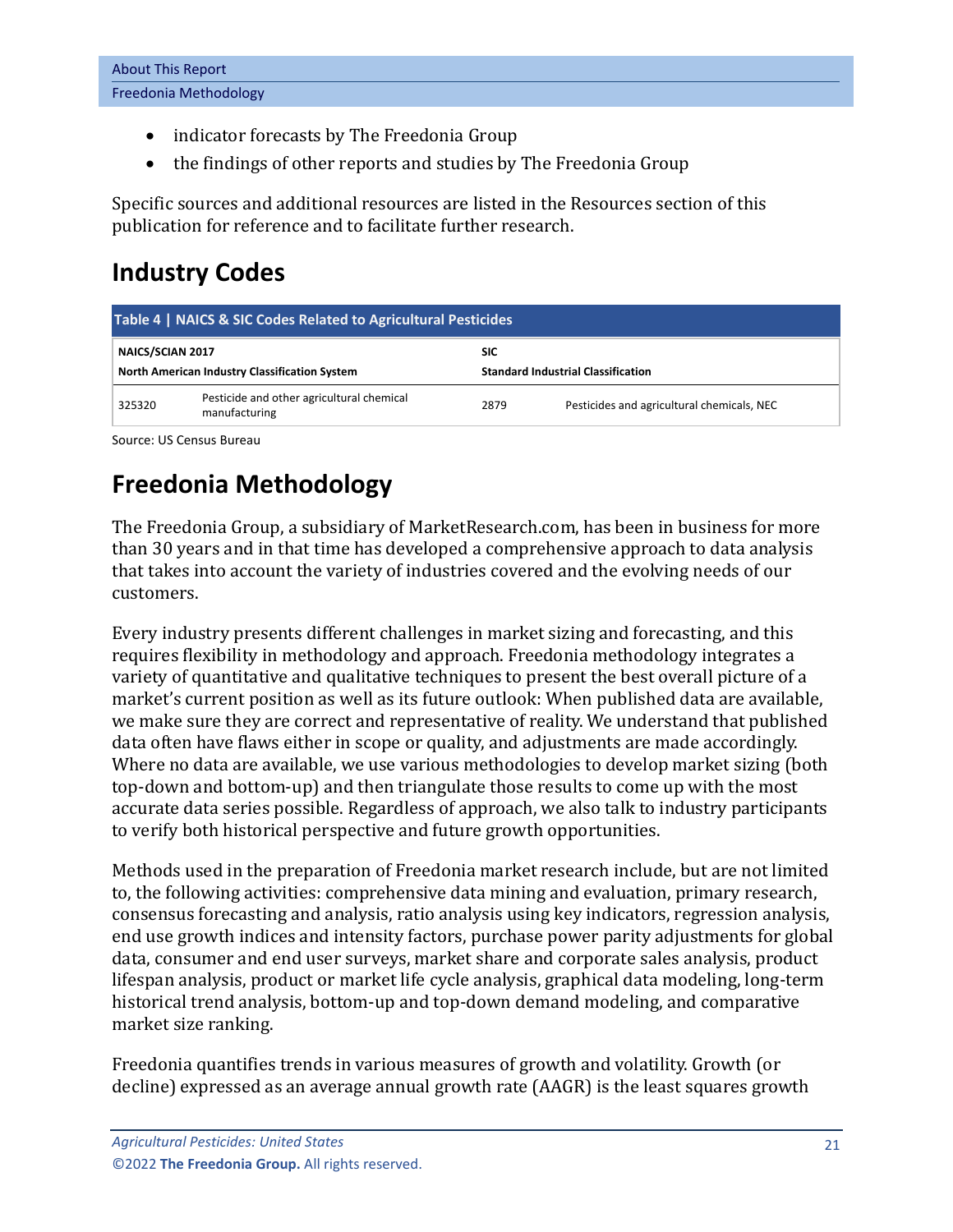| <b>About This Report</b> |  |  |  |  |
|--------------------------|--|--|--|--|
| Freedonia Methodology    |  |  |  |  |

rate, which takes into account all available datapoints over a period. The volatility of datapoints around a least squares growth trend over time is expressed via the coefficient of determination, or  $r^2$ . The most stable data series relative to the trend carries an  $r^2$  value of 1.0; the most volatile – 0.0. Growth calculated as a compound annual growth rate (CAGR) employs, by definition, only the first and last datapoints over a period. The CAGR is used to describe forecast growth, defined as the expected trend beginning in the base year and ending in the forecast year. Readers are encouraged to consider historical volatility when assessing particular annual values along the forecast trend, including in the forecast year.

## **Copyright & Licensing**

The full report is protected by copyright laws of the United States of America and international treaties. The entire contents of the publication are copyrighted by The Freedonia Group.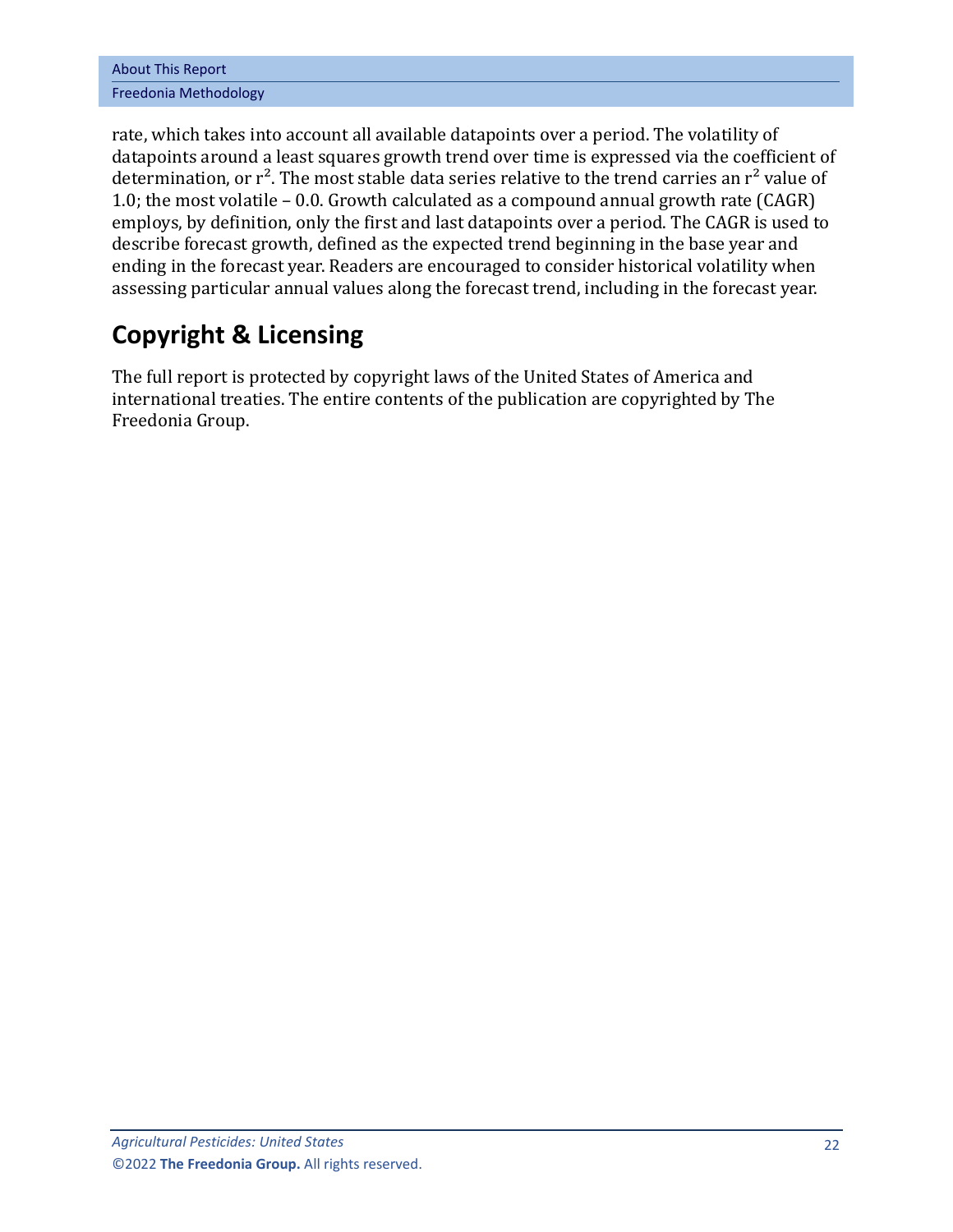## <span id="page-6-0"></span>**Resources**

#### **The Freedonia Group**

*[Global Agricultural Pesticides](http://www.freedoniagroup.com/DocumentDetails.aspx?ReferrerId=FL-FOCUS&studyid=4243)*

#### **[Freedonia Industry Studies](http://www.freedoniagroup.com/Home.aspx?ReferrerId=FL-Focus)**

*[Global Agricultural Equipment](http://www.freedoniagroup.com/DocumentDetails.aspx?ReferrerId=FL-FOCUS&studyid=3872) [Global Fertilizers](https://www.freedoniagroup.com/DocumentDetails.aspx?ReferrerId=FL-FOCUS&StudyId=3657) [Global Power Lawn & Garden Equipment](https://www.freedoniagroup.com/DocumentDetails.aspx?ReferrerId=FL-FOCUS&StudyId=4211) [Home & Garden Pesticides](https://www.freedoniagroup.com/DocumentDetails.aspx?ReferrerId=FL-FOCUS&StudyId=3832) [Lawn & Garden Consumables](https://www.freedoniagroup.com/DocumentDetails.aspx?ReferrerId=FL-FOCUS&StudyId=3849) [Lawn & Garden Consumer Insights: The Home Gardener](https://www.freedoniagroup.com/DocumentDetails.aspx?ReferrerId=FL-FOCUS&StudyId=3883) [Lawn & Garden Fertilizers](https://www.freedoniagroup.com/DocumentDetails.aspx?ReferrerId=FL-FOCUS&StudyId=4037) [Lawn & Garden Mulch](https://www.freedoniagroup.com/DocumentDetails.aspx?ReferrerId=FL-FOCUS&StudyId=4041) [Lawn & Garden Seeds](https://www.freedoniagroup.com/DocumentDetails.aspx?ReferrerId=FL-FOCUS&StudyId=4039) [Lawn Mowers](https://www.freedoniagroup.com/DocumentDetails.aspx?ReferrerId=FL-FOCUS&StudyId=4067) [Power Lawn & Garden Equipment](https://www.freedoniagroup.com/DocumentDetails.aspx?ReferrerId=FL-FOCUS&StudyId=3844)*

#### **[Freedonia Focus Reports](https://www.freedoniafocusreports.com/redirect.asp?progid=89534&url=/)**

*[Agricultural Equipment: United States](https://www.freedoniafocusreports.com/Agricultural-Equipment-United-States-FF75037/?progid=89534) [Fertilizers: United States](https://www.freedoniafocusreports.com/Fertilizers-United-States-FF35077/?progid=89534) [Field Crop Seeds: United States](https://www.freedoniafocusreports.com/Field-Crop-Seeds-United-States-FF40031/?progid=89534) [Peat: United States](https://www.freedoniafocusreports.com/Peat-United-States-FF65043/?progid=89534) [Perlite & Vermiculite: United States](https://www.freedoniafocusreports.com/Perlite-Vermiculite-United-States-FF65049/?progid=89534) [Pesticides: Canada](https://www.freedoniafocusreports.com/Pesticides-Canada-FA35048/?progid=89534) [Pesticides: Europe](https://www.freedoniafocusreports.com/Pesticides-Europe-FE35048/?progid=89534) [Pesticides: United States](https://www.freedoniafocusreports.com/esticides-United-States-FF35048/?progid=89534) [Phosphate Rock: United States](https://www.freedoniafocusreports.com/Phosphate-Rock-United-States-FF65020/?progid=89534)*

#### **[Freedonia Custom Research](http://www.freedoniagroup.com/CustomResearch.aspx?ReferrerId=FL-Focus)**

#### **Trade Publications**

*Ag-News AgWeb C&EN Chemical Week Chemistry World CropLife ICIS*